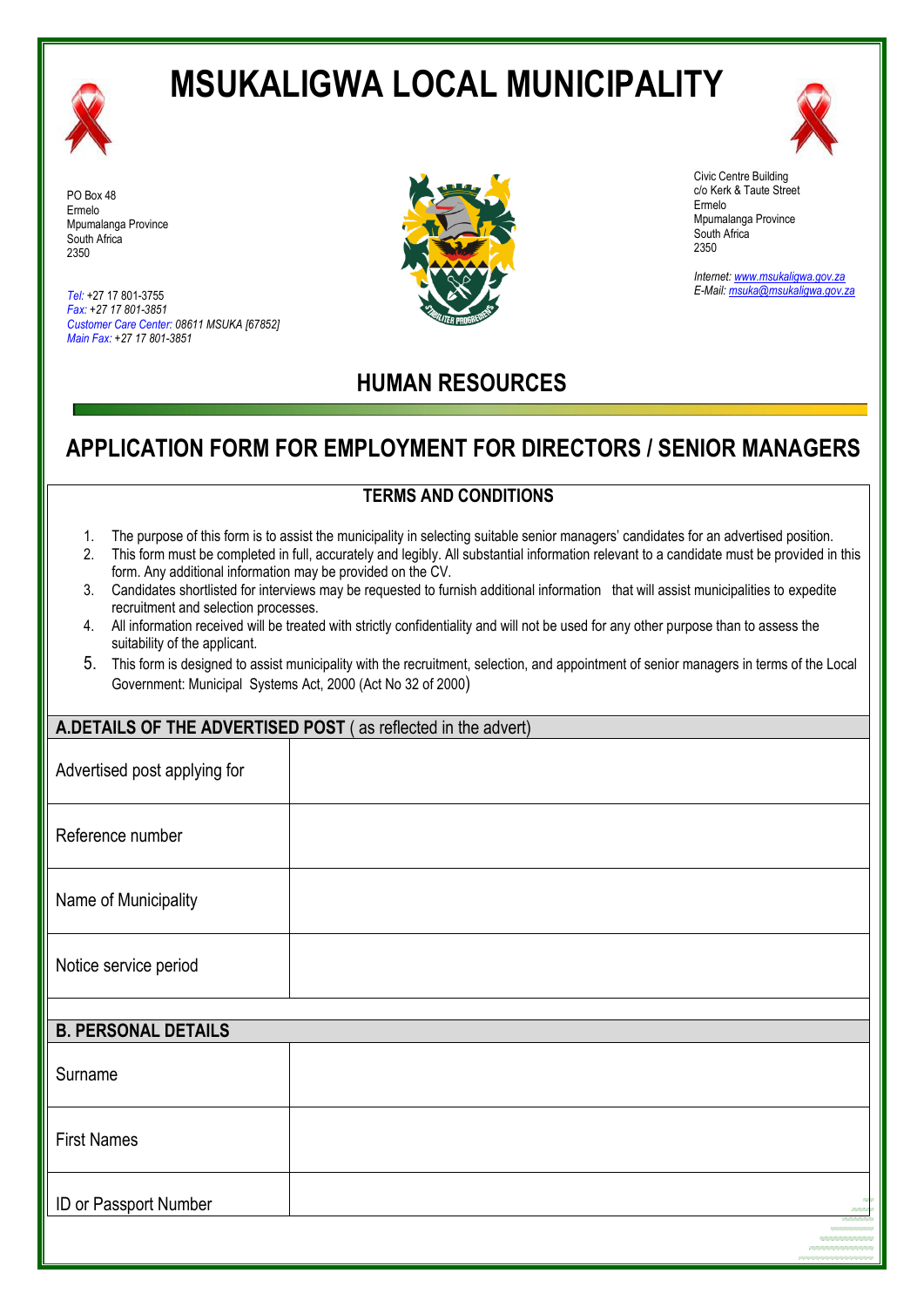| Race                                                                 | African   | Coloured | Indian       | White |
|----------------------------------------------------------------------|-----------|----------|--------------|-------|
|                                                                      |           |          |              |       |
|                                                                      |           |          | Female       | Male  |
| Gender                                                               |           |          |              |       |
| Do you have a disability?                                            |           |          | Yes          | No    |
| If yes, elaborate                                                    |           |          |              |       |
| Are you a South African citizen?                                     |           |          | Yes          | No    |
| If no, what is your Nationality                                      |           |          |              |       |
| Work Permit number (if any)                                          |           |          |              |       |
| Do you hold any political office in a political party, whether in a  |           |          |              |       |
| permanent, temporary or acting capacity? If yes provide information  |           |          | Yes          | No    |
| below                                                                |           |          |              |       |
| Political Party:                                                     | Position: |          | Expiry date: |       |
| Do you hold a professional membership with any professional body? If |           |          | Yes          | No    |
| yes, provide information below                                       |           |          |              |       |
| Professional Body:<br><b>Membership Number:</b>                      |           |          | Expiry date: |       |

| <b>C. CONTACT DETAILS</b>            |      |        |     |
|--------------------------------------|------|--------|-----|
| Preferred language for               |      |        |     |
| correspondence?                      |      |        |     |
| Telephone number during office hours |      |        |     |
| Preferred method for correspondence  | Post | E-mail | Fax |
| (Mark with $X$ )                     |      |        |     |
| Correspondence contact details (in   |      |        |     |
| terms of above)                      |      |        |     |

| D. QUALIFICATIONS (Additional information may be provided on your CV) |                                                        |           |                      |  |  |
|-----------------------------------------------------------------------|--------------------------------------------------------|-----------|----------------------|--|--|
| Name of school / Technical College                                    | Highest Qualification Obtained<br><b>Year Obtained</b> |           |                      |  |  |
|                                                                       |                                                        |           |                      |  |  |
| Name of Institution                                                   | Name of Qualification                                  | NQF Level | <b>Year Obtained</b> |  |  |
|                                                                       |                                                        |           |                      |  |  |
|                                                                       |                                                        |           |                      |  |  |

| E. WORK EXPERIENCE (Additional information may be provided on your CV)   |          |      |    |    |     |    |                    |
|--------------------------------------------------------------------------|----------|------|----|----|-----|----|--------------------|
| Employer (starting with the most                                         | Position | From |    | To |     |    | Reason for leaving |
| recent)                                                                  |          | МM   | YY | МM | YY  |    |                    |
|                                                                          |          |      |    |    |     |    |                    |
|                                                                          |          |      |    |    |     |    |                    |
|                                                                          |          |      |    |    |     |    |                    |
|                                                                          |          |      |    |    |     |    |                    |
| If you were previously employed in Local Government indicate whether any |          |      |    |    | Yes | No |                    |
| condition exists that prevents your reemployment:                        |          |      |    |    |     |    |                    |
| If yes, provide the name of the                                          |          |      |    |    |     |    |                    |
| previous employing municipality                                          |          |      |    |    |     |    |                    |